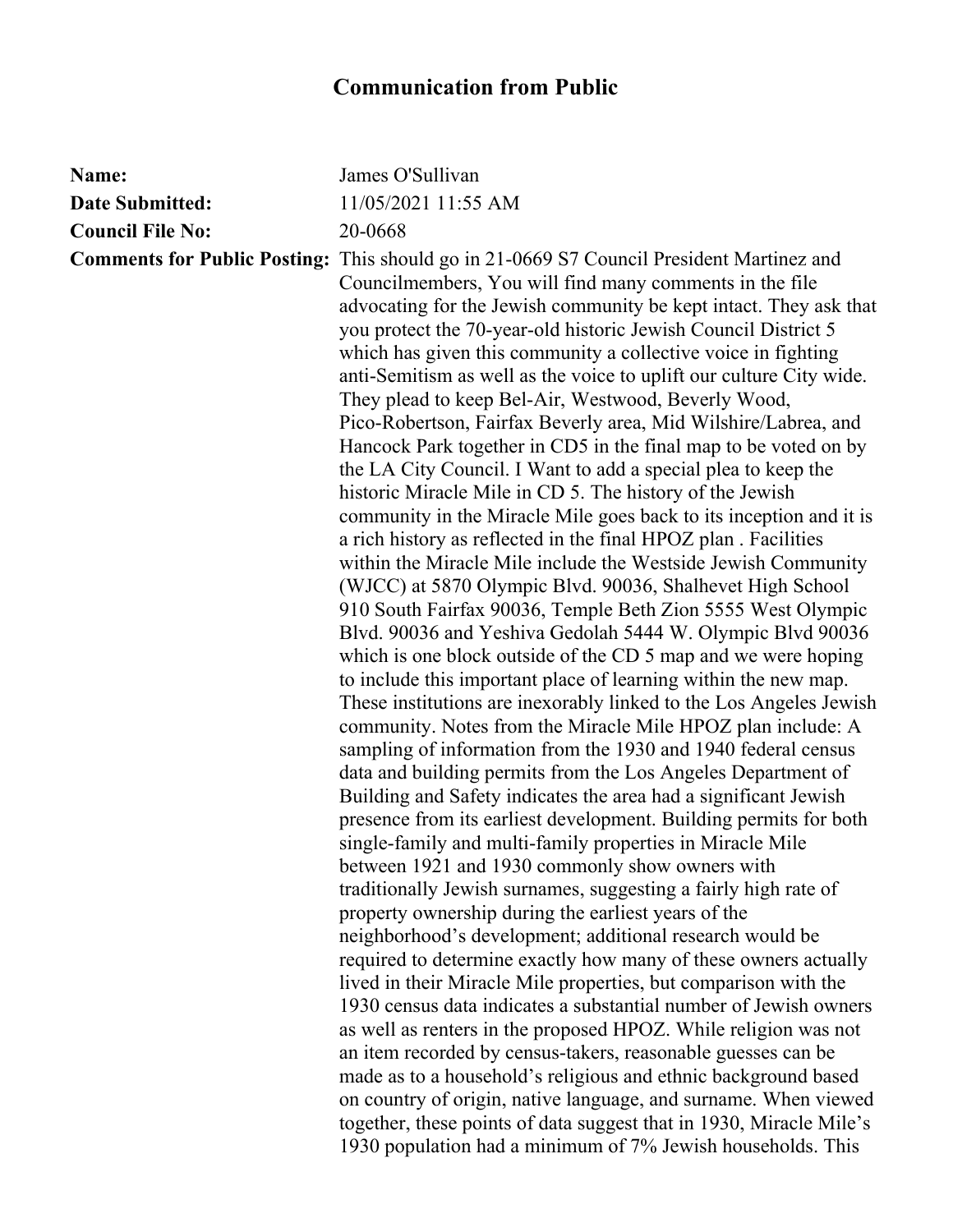number includes only those households in which Yiddish was listed as the language spoken at home in their countries of origin—the most reliable, but least common/representative, measure of Jewish affiliation in the 1930 census data. An estimate based on countries of origin and surname suggests the neighborhood may have had up to 29% Jewish households. This number includes all households with at least one member born in a European country with a historically large Jewish population during the pre- World War II period. This may not seem like a high proportion of Jewish residents, especially given the diversity of the Miracle Mile today, but for the pre-World War II period it was indeed substantial. Most of west-central Los Angeles did not have a large Jewish population until after World War II, except in small pockets around the Beverly- Fairfax neighborhood. In the early 20th century, the largest portion of the city's Jewish community lived in central and east side neighborhoods like the culturally diverse Boyle Heights. Many of these Angelenos were first-generation Americans, immigrating to the U.S. at the turn of the century; increased numbers arrived in Southern California after World War I. Another wave of Jewish immigrants arrived in Los Angeles after World War II, joining second, third, and even earlier generation Jewish Americans as the diaspora dispersed itself more widely across the city. The expansion of the Jewish community reflected the general expansion of the city's population as a whole, taking advantage of new developments extending as far as the San Fernando Valley. Community amenities increased during the 1930s through 1950s, as evidenced by the development of a largely Jewish commercial district on nearby South Fairfax Avenue just south of Olympic Boulevard (today's "Little Ethiopia"), as well as a larger Jewish commercial district on North Fairfax at Beverly Boulevard.2 Building permits and the 1950 Sanborn maps show several additional Jewish institutions built in and near the proposed Miracle Mile HPOZ from the late 1940s to the early 1950s. These included Temple Beth Zion at the corner of South Dunsmuir Avenue and Olympic Boulevard (constructed 1946 and still in active operation within the proposed HPOZ), Rulef Sholom Synagogue at 1214 South Fairfax Avenue, to the southwest of the proposed HPOZ, and the Westside Jewish Community Center, constructed at 5870 Olympic Boulevard in 1954.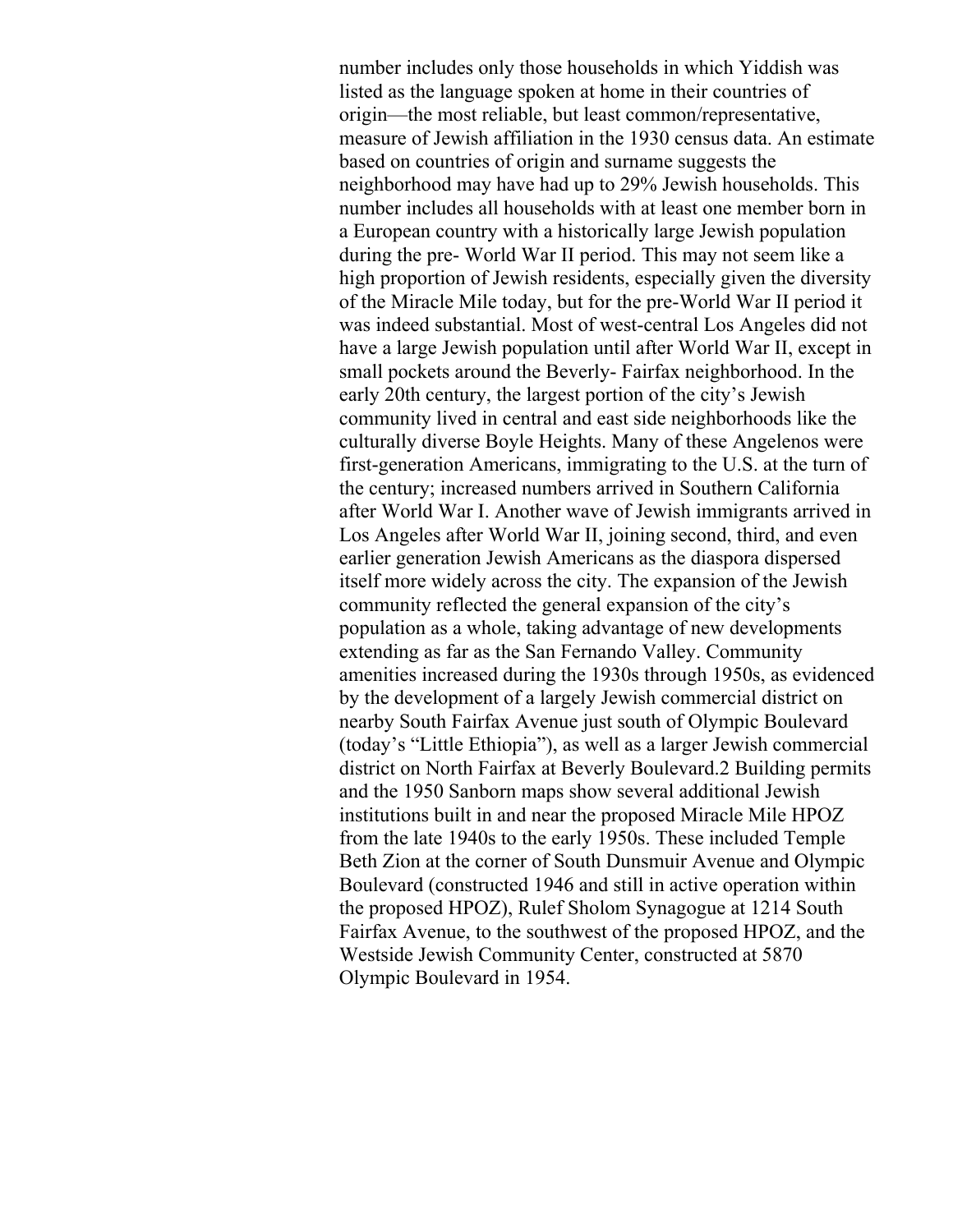## **Communication from Public**

| Name:                   | Homeowners of Encino                                                                                                                                                                                                                                                                                                                                                          |
|-------------------------|-------------------------------------------------------------------------------------------------------------------------------------------------------------------------------------------------------------------------------------------------------------------------------------------------------------------------------------------------------------------------------|
| <b>Date Submitted:</b>  | 11/05/2021 12:08 PM                                                                                                                                                                                                                                                                                                                                                           |
| <b>Council File No:</b> | 20-0668                                                                                                                                                                                                                                                                                                                                                                       |
|                         | <b>Comments for Public Posting:</b> Please see attached file for our important letter on Redistricting.<br>Homeowners of Encino strongly urges the City Council to keep<br>Encino in Council District. The letter goes into great detail as to<br>why this is so important for Encino and Los Angeles. Thank you<br>for reading. Eliot Cohen - President Homeowners of Encino |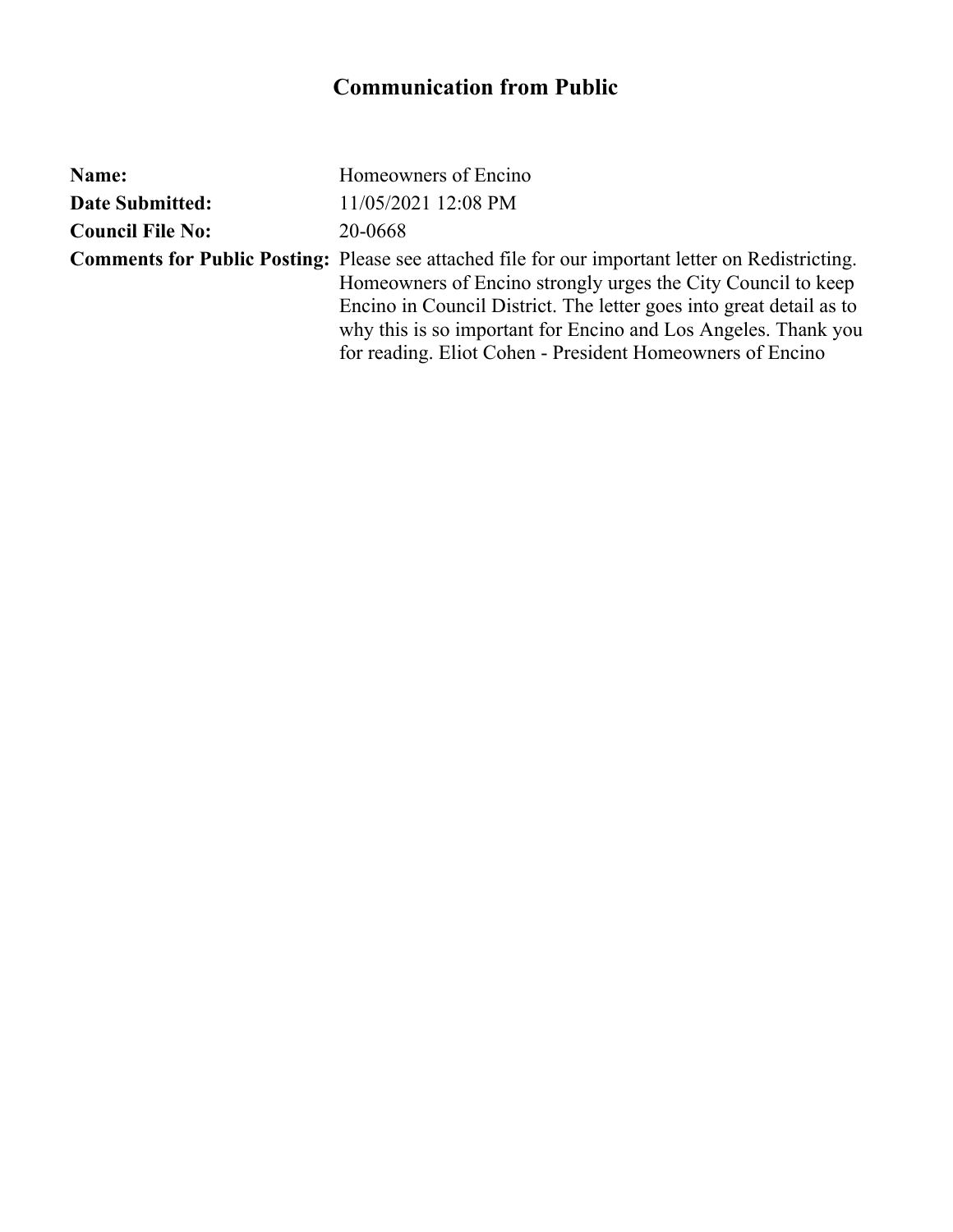**Board of Directors President**  Eliot Cohen  **Treasurer**  Al Mass CPA  **Secretary**  Marly Temple  **BOD Members**  Daniel Kashani Julie De Haven Lissa M. Christiansen Esq.



# **HOMEOWNERS OF ENCINO**

"Fighting to keep the American Dream of Home Ownership alive" https://homeownersofencino.wordpress.com/

#### **Council File: 20-0668**

**Title** Redistricting Process / 2020 Decennial United States Census Data

Honorable City Councilmen and Councilwomen:

Homeowners of Encino (HOME) will find it fascinating to witness the potential gerrymandering of newly proposed Council Districts created by the Redistricting Commission by the City Council for personal political gain. HOME would like to call your attention that Encino does not want to be in two Council Districts. Encino seems to be reduced to nothing more than a population center by the 2021 Redistricting Commission and has put Encino in two council districts. This result is big trouble for Encino.

Encino does shares common problems with Tarzana and Sherman Oaks. However, Encino has its own unique set of issues and is represented in specific ways by representatives trying to help mitigate these problems. Encino is currently in CD5. Encino has a seat on the Citizens Advisory Committee (CAC) of Van Nuys Airport (VNY). If we're gerrymandered into two Council Districts, what will happen to that seat? Will Encino have any representation at the CAC? Will it have increased representation at the CAC, or will we be pounding sand over the current jet noise plaguing the neighborhood with hundreds of planes from Van Nuys flying low and loud over the dwellings here?

Homelessness in Encino continues to be a growing problem. Thanks partly to the City Council's and Mayor's reluctance to acknowledge a vast component of homelessness is not good people down on their luck, but drug-addled, alcoholic vagrants with serious mental illnesses, who self-medicate themselves with whatever drugs they can obtain. This is not a recipe for mental health! Giving these people a choice to remain on the street is not a humanitarian way to deal with people who cannot make competent decisions for themselves. So, having Encino in two Districts, do we run back and forth between 2 Council Members pleading for help for the problematic, sometimes violent, and felonious individuals without shelter? Is that a good vision for Encino?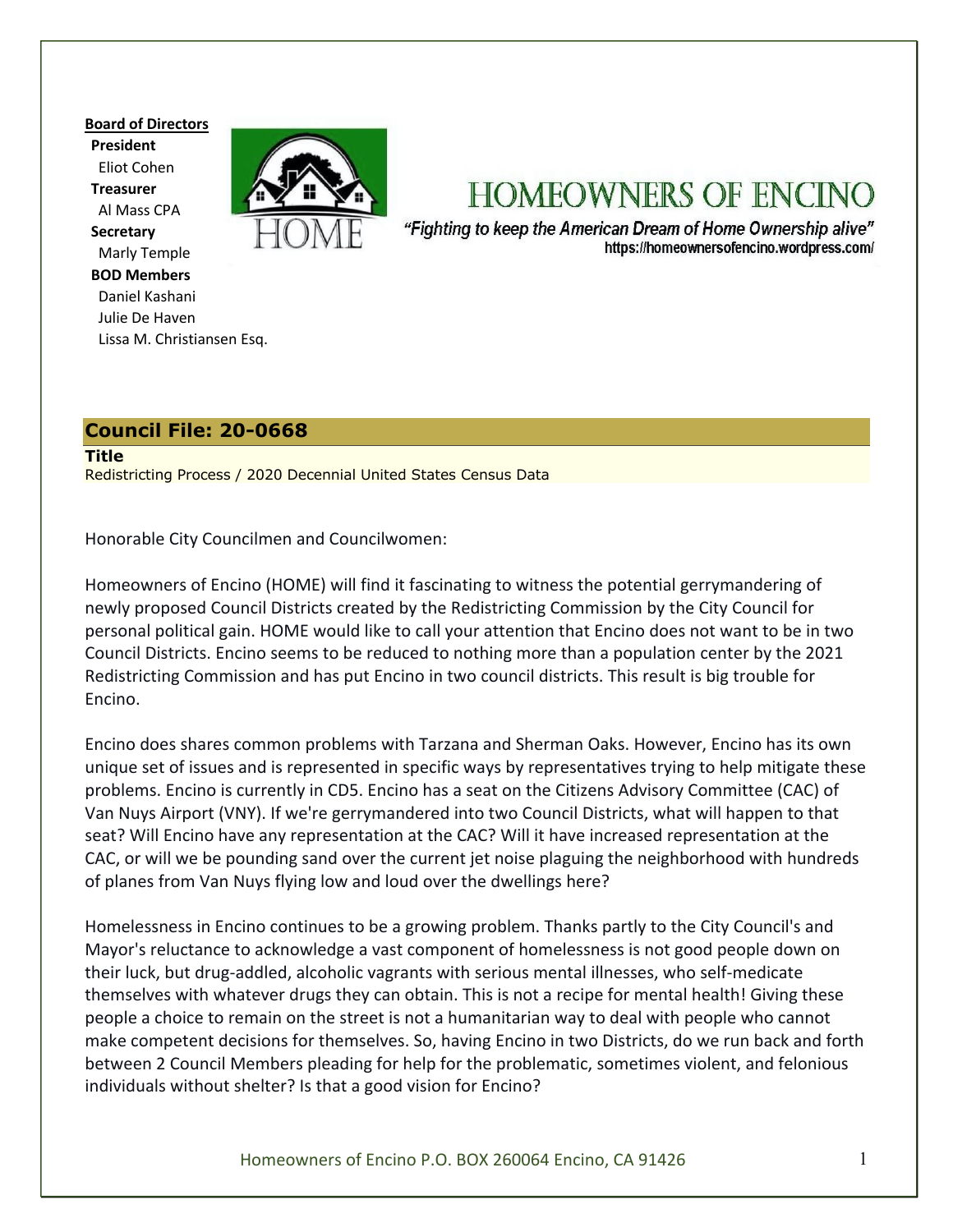Removing Encino from the Sepulveda Basin is another problem with unforeseen problematic consequences. Encino has two distinguished advocates for the Basin, Glenn Bailey, and Pat Bates, who have worked tirelessly to improve the Basin for all Los Angeles residents. As the Basin will now be in whose District, our reps will have less of a voice and probably find their wisdom, years of experience shunted off to an aide who will care little because they are no longer in the Councilperson's District.

Another pertinent question is who will represent us on the Ventura Cahuenga Planning Review Board? Ventura Blvd is the main artery through Encino. The commercialization of Ventura Blvd with large buildings and inadequate parking clogs our main thoroughfare, especially in rush hour. With the presumption that the SARS COVID-19 epidemic will be less of an issue over time, traffic will become worse. Which council district will deal with the traffic on Ventura Blvd and the cutting through over residential neighborhoods in the Encino Hills to get to Mulholland, the 405, or ultimately the Westside? Would you please explain how that will work? Please expound how Encino will become a better place by being in two separate Council Districts, each having a smaller Encino constituency than if we remained in one District.

Additionally, HOME has enormous concerns about the implementation of Senate Bill 9 and Senate Bill 10. Many smaller homes built in the late 60s and early 70s are being torn down for McMansions. These new abodes are priced from **2.5 million dollars to \$18 million**, fueling the affordability crisis. Parents in Encino have significant concerns over where our children will be able to live here in Los Angeles. Many residents in Encino enjoy the privacy and spaciousness of backyards. How will they be affected by twostory Granny-Flats looking down upon their yards?

One can always count on the Councilmember who preaches the most about equity, fairness and leaving communities intact to be the one who comes up with the egregious idea. **Nythia Raman** has proposed creating a new corridor through Encino to benefit her district. This idea would put Encino in 3 Districts. She offers to do this by taking the southern part of Van Nuys East of the 405 and creating a new Corridor that stretches between Burbank Blvd and the 101 (Tapia Bros Strip), heading west until it corrals all the apartment buildings between Burbank and Amestoy Estates. This idea should be Dead on Arrival. This self-serving move severely impacts Encino. It makes the problems described above 100% worse. HOME has learned over years of experience that nothing is sacrosanct, no ethical line too big to be crossed, no campaign promise is too big to abandon when a politician is trying to keep their power.

Los Angeles' Redistricting Commissions has never seen fit before to divide Encino. Encino is a middleclass and upper-middle-class community who have come here to seek a quality of life that is not afforded (unfortunately) in every neighborhood in Los Angeles. Putting Encino in two and possibly 3 Council Districts risks the possibility that Encino will now become a second-class neighborhood that people will find less desirable as problems will inevitably mount being in two jurisdictions. In addition, splitting Encino could cause a further exodus out of Los Angeles and out of the State, further eroding our tax base and political power.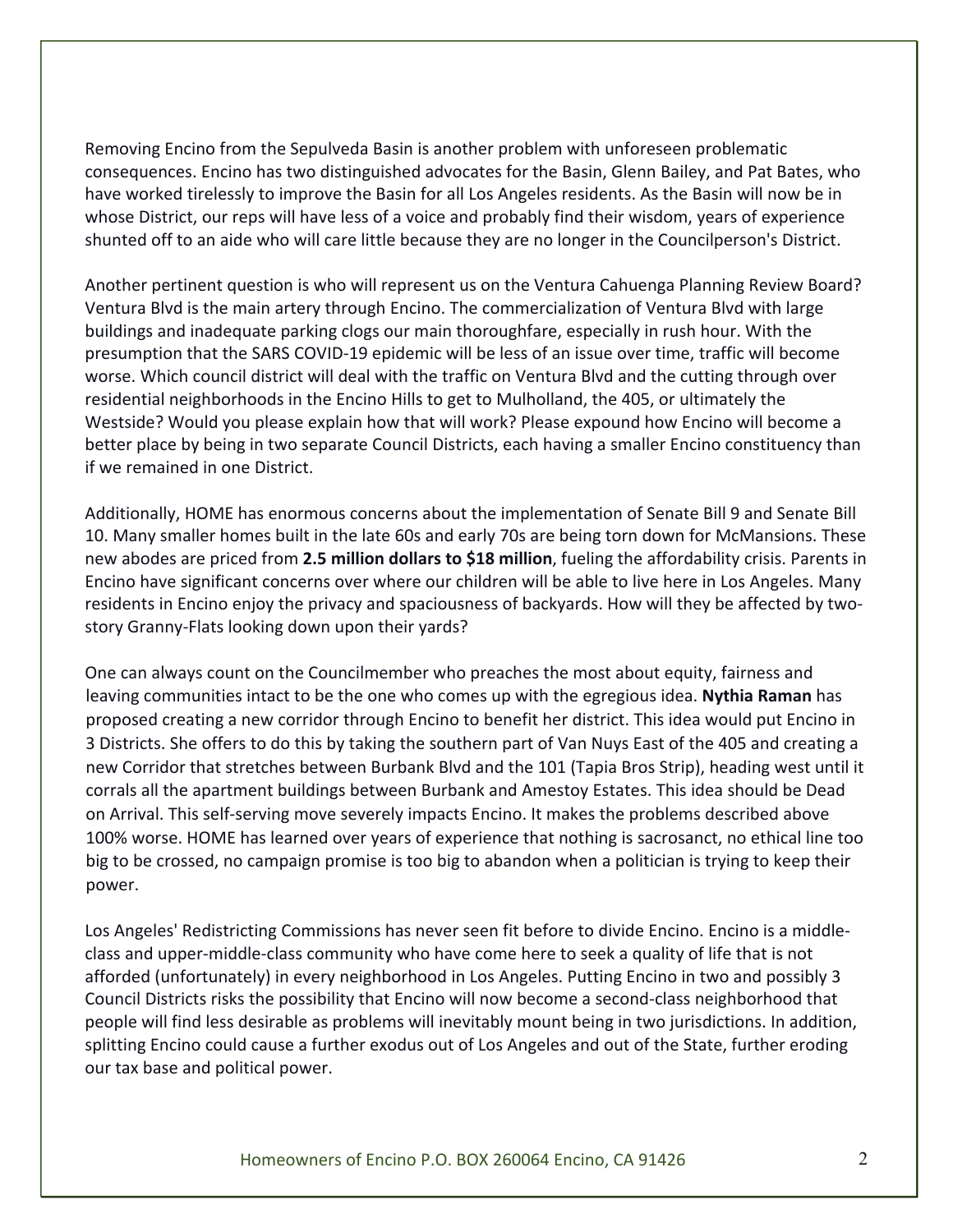Therefore, on a Local, State, and National level, please good Councilmen and Councilwomen to do the right thing in redistricting Encino. Keep Encino whole and do the right thing to ensure that Redistricting is fair and unbiased. Let's keep Los Angeles the pre-eminent City in the United States of America, which should override any petty political ambitions.

Thank you, and God bless,

Eliot Cohen President – Homeowners of Encino and the Board

Homeowners of Encino P.O. BOX 260064 Encino, CA 91426 3